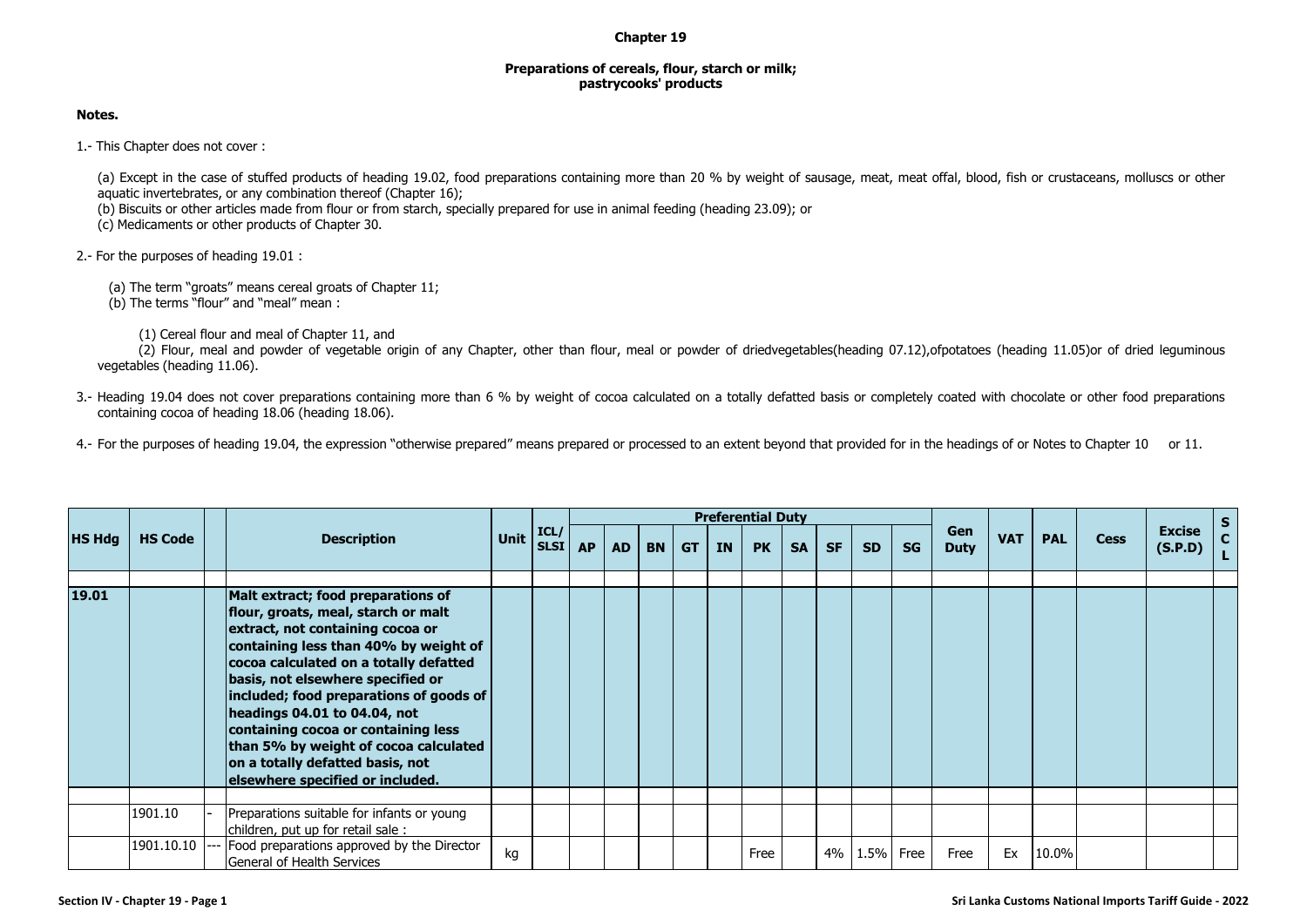|               |                |       |                                                                                                                                                                                                                               | <b>Unit</b> |                     |           |    |           |           |           | <b>Preferential Duty</b> |           |           |           |           |                                  |            |             |                                |                    | $\mathsf{s}$ |
|---------------|----------------|-------|-------------------------------------------------------------------------------------------------------------------------------------------------------------------------------------------------------------------------------|-------------|---------------------|-----------|----|-----------|-----------|-----------|--------------------------|-----------|-----------|-----------|-----------|----------------------------------|------------|-------------|--------------------------------|--------------------|--------------|
| <b>HS Hdg</b> | <b>HS Code</b> |       | <b>Description</b>                                                                                                                                                                                                            |             | ICL/<br><b>SLSI</b> | <b>AP</b> | AD | <b>BN</b> | <b>GT</b> | <b>IN</b> | <b>PK</b>                | <b>SA</b> | <b>SF</b> | <b>SD</b> | <b>SG</b> | Gen<br><b>VAT</b><br><b>Duty</b> | <b>PAL</b> | <b>Cess</b> | <b>Excise</b><br>(S.P.D)       | $\mathbf{c}$<br>L. |              |
|               |                |       |                                                                                                                                                                                                                               |             |                     |           |    |           |           |           |                          |           |           |           |           |                                  |            |             |                                |                    |              |
|               | 1901.10.90     |       | Other                                                                                                                                                                                                                         | kg          |                     |           |    |           |           |           | Free                     |           | 4%        | 1.5%      | Free      | Free                             | 8%         | 10.0%       |                                |                    |              |
|               | 1901.20.00     |       | Mixes and doughs for the preparation of<br>bakers' wares of heading 19.05                                                                                                                                                     | kg          |                     |           |    |           |           |           | Free                     |           |           |           |           | 15%                              | 8%         | 10.0%       |                                |                    |              |
|               | 1901.90        |       | Other:                                                                                                                                                                                                                        |             |                     |           |    |           |           |           |                          |           |           |           |           |                                  |            |             |                                |                    |              |
|               | 1901.90.10     |       | Malt extract based preparations used in the<br>making of beverages whether or not<br>containing goods of heading 04.01 to 04.04,<br>in retail packs or in bulk,                                                               | kg          |                     |           |    |           |           |           | Free                     |           |           |           |           | 10%                              | 8%         | 10.0%       | 20%                            |                    |              |
|               |                |       | Other:                                                                                                                                                                                                                        |             |                     |           |    |           |           |           |                          |           |           |           |           |                                  |            |             |                                |                    |              |
|               | 1901.90.91     |       | Maize based preparations                                                                                                                                                                                                      | kg          |                     |           |    |           |           |           | Free                     |           |           |           |           | 15%                              | 8%         | 10.0%       | 15%                            |                    |              |
|               | 1901.90.92     |       | Soya bean based preparations                                                                                                                                                                                                  | kg          |                     |           |    |           |           |           | Free                     |           |           |           |           | 15%                              | 8%         | 10.0%       | 15%                            |                    |              |
|               | 1901.90.93     |       | Green gram based preparations                                                                                                                                                                                                 | kg          |                     |           |    |           |           |           | Free                     |           |           |           |           | 15%                              | 8%         | 10.0%       | 15%                            |                    |              |
|               | 1901.90.99     |       | Other                                                                                                                                                                                                                         | kg          |                     |           |    |           |           |           | Free                     |           |           |           | Free      | Free                             | 8%         | 10.0%       | 5%                             |                    |              |
|               |                |       |                                                                                                                                                                                                                               |             |                     |           |    |           |           |           |                          |           |           |           |           |                                  |            |             |                                |                    |              |
| 19.02         |                |       | Pasta, whether or not cooked or<br>stuffed (with meat or other<br>substances) or otherwise prepared,<br>such as spaghetti, macaroni, noodles,<br>lasagne, gnocchi, ravioli, cannelloni;<br>couscous, whether or not prepared. |             |                     |           |    |           |           |           |                          |           |           |           |           |                                  |            |             |                                |                    |              |
|               |                |       |                                                                                                                                                                                                                               |             |                     |           |    |           |           |           |                          |           |           |           |           |                                  |            |             |                                |                    |              |
|               |                |       | Uncooked pasta, not stuffed or otherwise<br>prepared :                                                                                                                                                                        |             |                     |           |    |           |           |           |                          |           |           |           |           |                                  |            |             |                                |                    |              |
|               | 1902.11.00     |       | Containing eggs                                                                                                                                                                                                               | kg          | L, S                |           |    |           |           |           |                          |           |           |           |           | 15% or<br>Rs.60/-<br>per kg      | 8%         | 10.0%       | 45% or<br>$Rs.100/=$<br>per kg |                    |              |
|               | 1902.19.00     | $---$ | Other                                                                                                                                                                                                                         | kg          | L, S                |           |    |           |           |           |                          |           | 5%        | 5%        |           | 15% or<br>Rs.60/-<br>per kg      | 8%         | 10.0%       | 45% or<br>$Rs.100/=$<br>per kg |                    |              |
|               | 1902.20.00     |       | Stuffed pasta, whether or not cooked or<br>otherwise prepared                                                                                                                                                                 | kg          | L,S                 |           |    |           |           |           |                          |           |           |           |           | 15% or<br>Rs.60/-<br>per kg      | 8%         | 10.0%       | 45% or<br>$Rs.100/=$<br>per kg |                    |              |
|               | 1902.30.00     |       | Other pasta                                                                                                                                                                                                                   | kg          | L,S                 |           |    |           |           |           |                          |           |           |           |           | 15% or<br>Rs.60/-<br>per kg      | 8%         | 10.0%       | 45% or<br>$Rs.100/=$<br>per kg |                    |              |
|               | 1902.40.00     |       | Couscous                                                                                                                                                                                                                      | kg          | L                   |           |    |           |           |           | Free                     |           |           |           |           | 15% or<br>Rs.60/-<br>per kg      | 8%         | 10.0%       | 45% or<br>$Rs.100/=$<br>per kg |                    |              |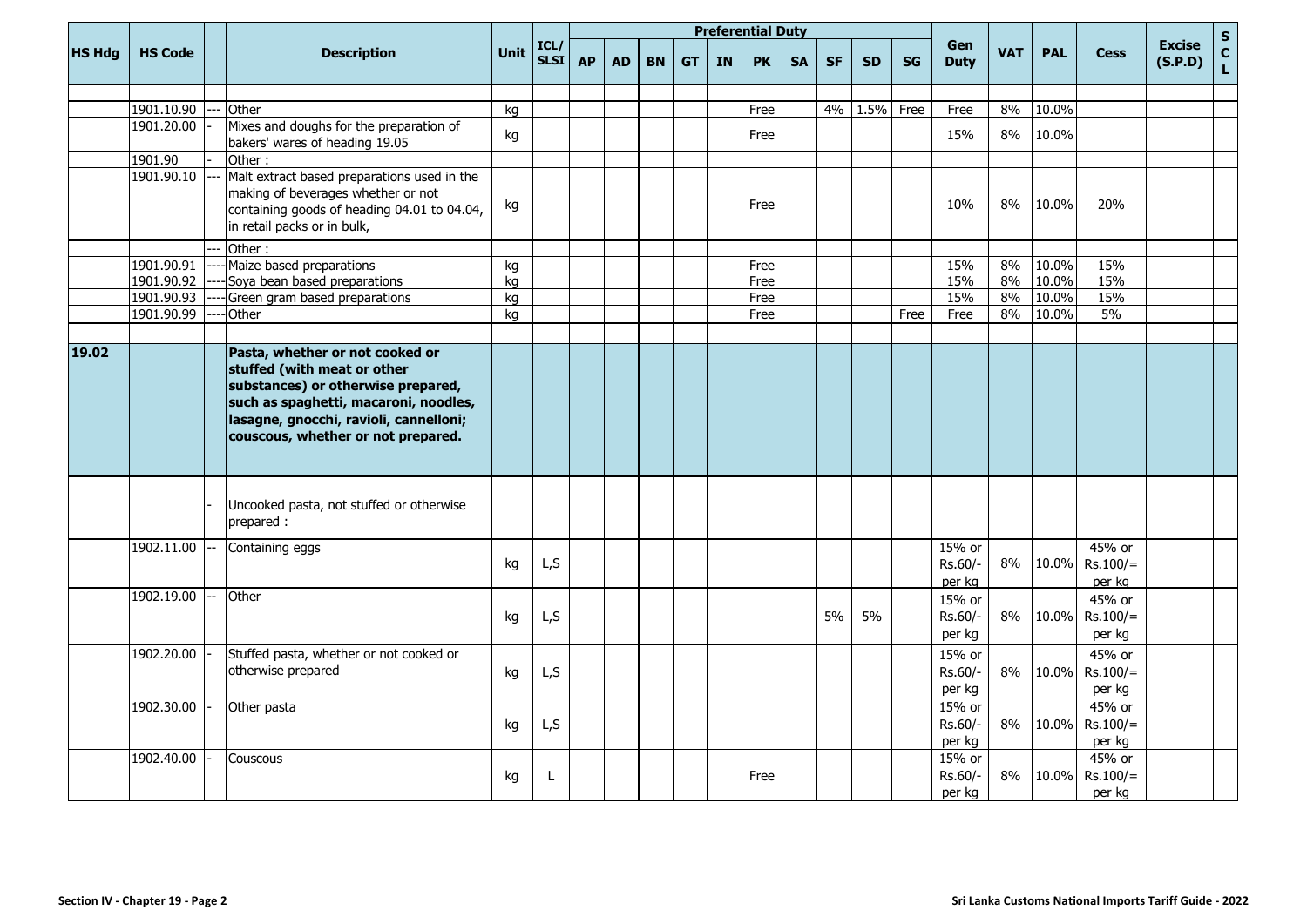|               |                |                                                                                                                                                                                                                                                                                                   |                                           |             |                     |           | <b>Preferential Duty</b> |           |           |    |           |           |           |           |           |                                        |            |             |                                          |                    | ${\sf s}$ |
|---------------|----------------|---------------------------------------------------------------------------------------------------------------------------------------------------------------------------------------------------------------------------------------------------------------------------------------------------|-------------------------------------------|-------------|---------------------|-----------|--------------------------|-----------|-----------|----|-----------|-----------|-----------|-----------|-----------|----------------------------------------|------------|-------------|------------------------------------------|--------------------|-----------|
| <b>HS Hdg</b> | <b>HS Code</b> |                                                                                                                                                                                                                                                                                                   | <b>Description</b>                        | <b>Unit</b> | ICL/<br><b>SLSI</b> | <b>AP</b> | <b>AD</b>                | <b>BN</b> | <b>GT</b> | IN | <b>PK</b> | <b>SA</b> | <b>SF</b> | <b>SD</b> | <b>SG</b> | Gen<br><b>VAT</b><br><b>Duty</b>       | <b>PAL</b> | <b>Cess</b> | <b>Excise</b><br>(S.P.D)                 | $\mathbf{C}$<br>L. |           |
| 19.03         | 1903.00.00     | <b>Tapioca and substitutes therefor</b><br>prepared from starch, in the form of<br>flakes, grains, pearls, siftings, or in<br>similar forms.                                                                                                                                                      |                                           | kg          |                     |           |                          |           |           |    |           |           |           |           |           | 15%                                    | 8%         | 10.0%       | 15%                                      |                    |           |
| 19.04         |                | Prepared foods obtained by the<br>products (for example, corn flakes);<br>cereals (other than maize (corn)) in<br>grain form or in the form of flakes or<br>other worked grains (except flour,<br>groats and meal), pre-cooked, or<br>otherwise prepared, not elsewhere<br>specified or included. | swelling or roasting of cereals or cereal |             |                     |           |                          |           |           |    |           |           |           |           |           |                                        |            |             |                                          |                    |           |
|               | 1904.10.00     | Prepared foods obtained by the swelling or<br>roasting of cereals or cereal products                                                                                                                                                                                                              |                                           | kg          | Г                   |           |                          |           |           |    | Free      |           |           |           |           | 15% or<br>Rs.85/-                      | 8%         | 10.0%       | 45% or<br>$Rs.100/=$                     |                    |           |
|               | 1904.20.00     | Prepared foods obtained from unroasted<br>cereal flakes or from mixtures of unroasted<br>cereal flakes and roasted cereal flakes or<br>swelled cereals                                                                                                                                            |                                           | kg          | L                   |           |                          |           |           |    | Free      |           |           |           |           | per kg<br>15% or<br>Rs.150/-<br>per kg | 8%         | 10.0%       | per kg<br>45% or<br>$Rs.100/=$<br>per kg |                    |           |
|               | 1904.30.00     | Bulgur wheat                                                                                                                                                                                                                                                                                      |                                           | kg          |                     |           |                          |           |           |    | Free      |           | 5%        | 5%        |           | 15%                                    | 8%         | 10.0%       | 45% or<br>$Rs.100/=$<br>per kg           |                    |           |
|               | 1904.90.00     | Other                                                                                                                                                                                                                                                                                             |                                           | kg          |                     |           |                          |           |           |    | Free      |           |           |           |           | 15%                                    | 8%         | 10.0%       | 45% or<br>$Rs.100/=$<br>per kg           |                    |           |
| 19.05         |                | Bread, pastry, cakes, biscuits and other<br>bakers' wares, whether or not<br>containing cocoa; communion wafers,<br>empty cachets of a kind suitable for<br>pharmaceutical use, sealing wafers,<br>rice paper and similar products.                                                               |                                           |             |                     |           |                          |           |           |    |           |           |           |           |           |                                        |            |             |                                          |                    |           |
|               | 1905.10.00     | Crispbread                                                                                                                                                                                                                                                                                        |                                           | kg          |                     |           |                          |           |           |    |           |           |           |           |           | 15%                                    | 8%         | 10.0%       | 50% or<br>$Rs.120/=$                     |                    |           |

per kg